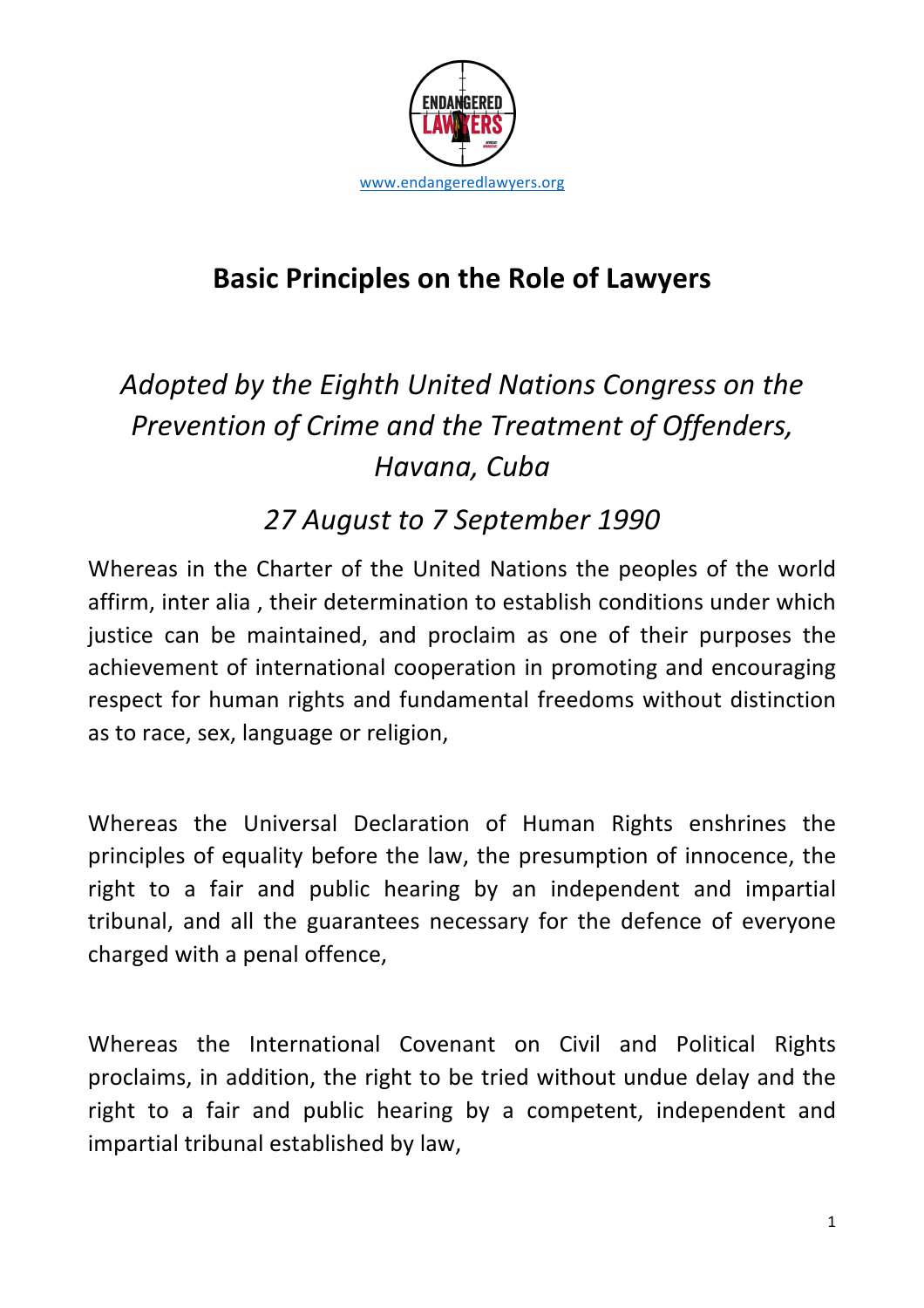

Whereas the International Covenant on Economic, Social and Cultural Rights recalls the obligation of States under the Charter to promote universal respect for, and observance of, human rights and freedoms,

Whereas the Body of Principles for the Protection of All Persons under Any Form of Detention or Imprisonment provides that a detained person shall be entitled to have the assistance of, and to communicate and consult with, legal counsel,

Whereas the Standard Minimum Rules for the Treatment of Prisoners recommend, in particular, that legal assistance and confidential communication with counsel should be ensured to untried prisoners.

Whereas the Safeguards guaranteeing protection of those facing the death penalty reaffirm the right of everyone suspected or charged with a crime for which capital punishment may be imposed to adequate legal assistance at all stages of the proceedings, in accordance with article 14 of the International Covenant on Civil and Political Rights,

Whereas the Declaration of Basic Principles of Justice for Victims of Crime and Abuse of Power recommends measures to be taken at the international and national levels to improve access to justice and fair treatment, restitution, compensation and assistance for victims of crime,

Whereas adequate protection of the human rights and fundamental freedoms to which all persons are entitled, be they economic, social and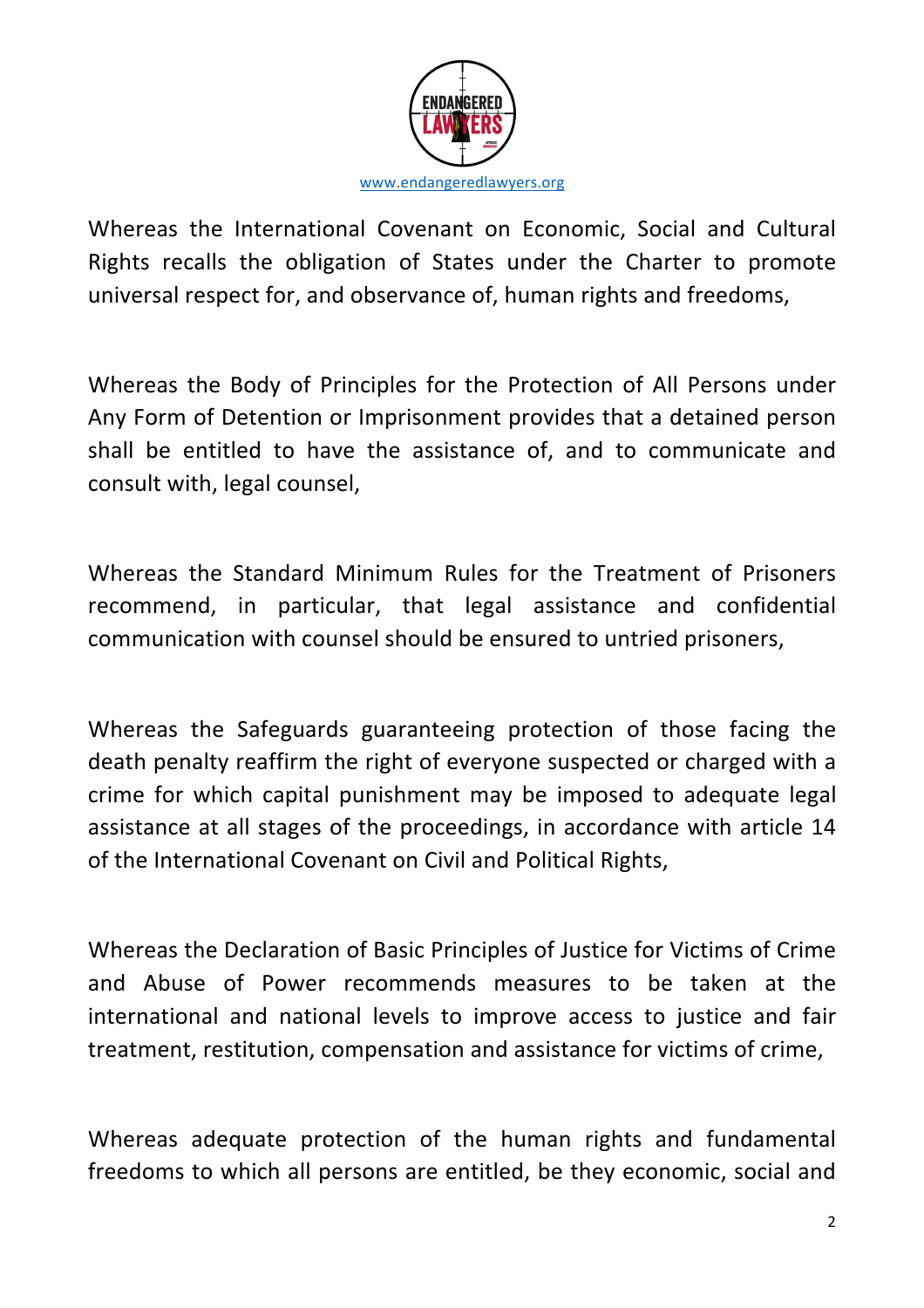

cultural, or civil and political, requires that all persons have effective access to legal services provided by an independent legal profession,

Whereas professional associations of lawyers have a vital role to play in upholding professional standards and ethics, protecting their members from persecution and improper restrictions and infringements, providing legal services to all in need of them, and cooperating with governmental and other institutions in furthering the ends of justice and public interest,

The Basic Principles on the Role of Lawyers, set forth below, which have been formulated to assist Member States in their task of promoting and ensuring the proper role of lawyers, should be respected and taken into account by Governments within the framework of their national legislation and practice and should be brought to the attention of lawyers as well as other persons, such as judges, prosecutors, members of the executive and the legislature, and the public in general. These principles shall also apply, as appropriate, to persons who exercise the functions of lawyers without having the formal status of lawyers.

#### **Access to lawyers and legal services**

1. All persons are entitled to call upon the assistance of a lawyer of their choice to protect and establish their rights and to defend them in all stages of criminal proceedings.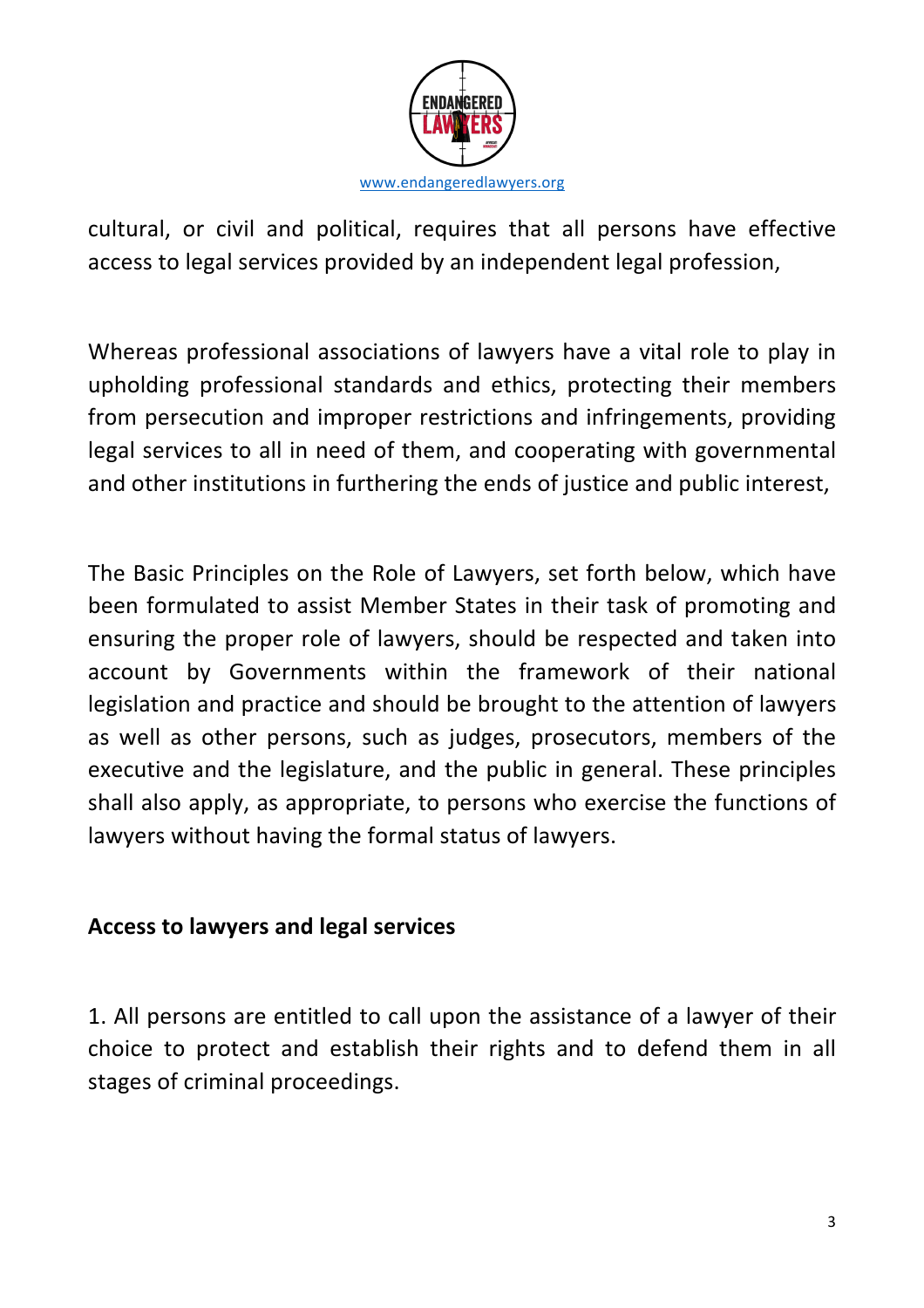

2. Governments shall ensure that efficient procedures and responsive mechanisms for effective and equal access to lawyers are provided for all persons within their territory and subject to their jurisdiction, without distinction of any kind, such as discrimination based on race, colour, ethnic origin, sex, language, religion, political or other opinion, national or social origin, property, birth, economic or other status.

3. Governments shall ensure the provision of sufficient funding and other resources for legal services to the poor and, as necessary, to other disadvantaged persons. Professional associations of lawyers shall cooperate in the organization and provision of services, facilities and other resources.

4. Governments and professional associations of lawyers shall promote programmes to inform the public about their rights and duties under the law and the important role of lawyers in protecting their fundamental freedoms. Special attention should be given to assisting the poor and other disadvantaged persons so as to enable them to assert their rights and where necessary call upon the assistance of lawyers.

#### **Special safeguards in criminal justice matters**

5. Governments shall ensure that all persons are immediately informed by the competent authority of their right to be assisted by a lawyer of their own choice upon arrest or detention or when charged with a criminal offence.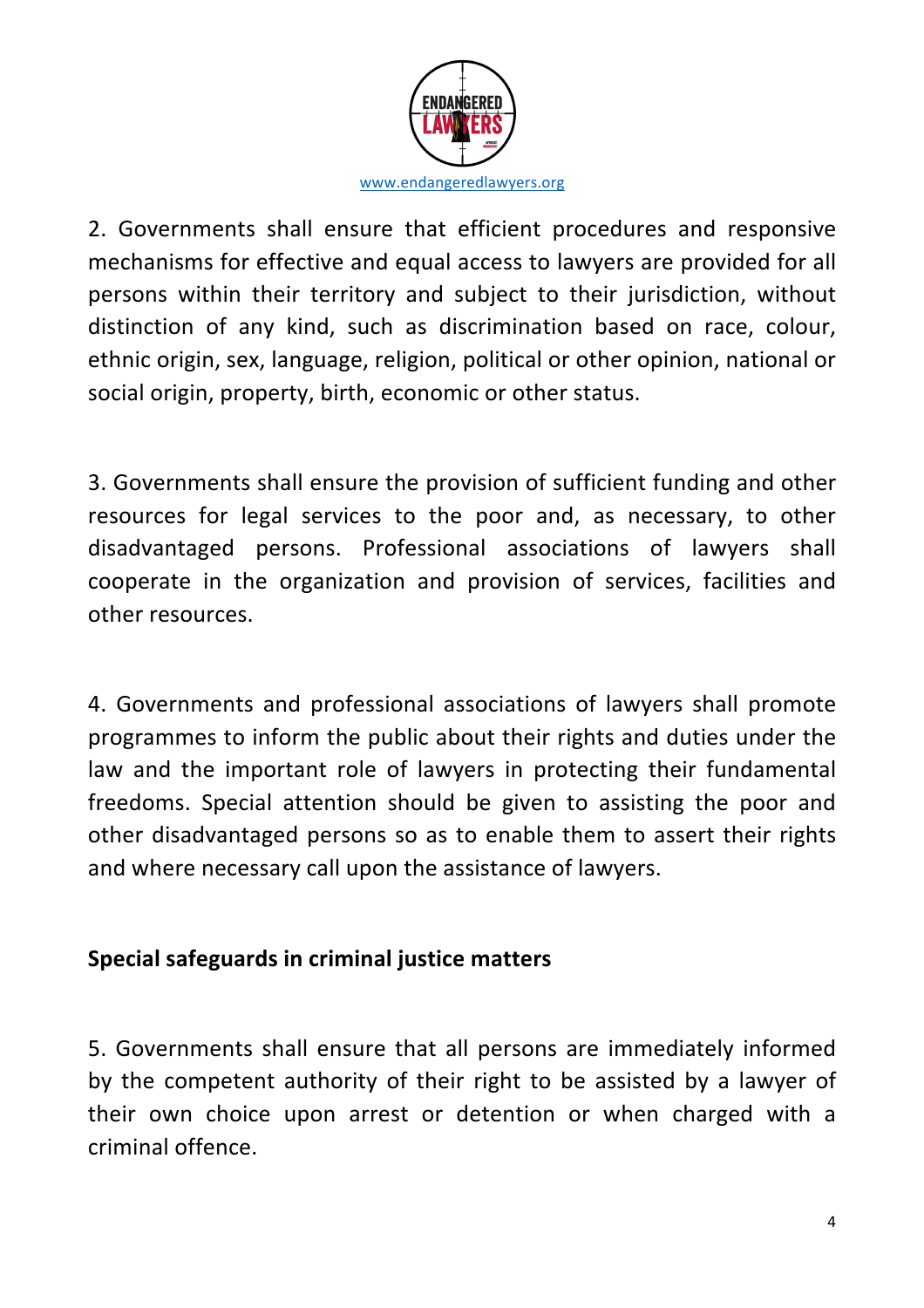

6. Any such persons who do not have a lawyer shall, in all cases in which the interests of justice so require, be entitled to have a lawyer of experience and competence commensurate with the nature of the offence assigned to them in order to provide effective legal assistance, without payment by them if they lack sufficient means to pay for such services.

7. Governments shall further ensure that all persons arrested or detained, with or without criminal charge, shall have prompt access to a lawyer, and in any case not later than forty-eight hours from the time of arrest or detention.

8. All arrested, detained or imprisoned persons shall be provided with adequate opportunities, time and facilities to be visited by and to communicate and consult with a lawyer, without delay, interception or censorship and in full confidentiality. Such consultations may be within sight, but not within the hearing, of law enforcement officials.

#### **Qualifications and training**

9. Governments, professional associations of lawyers and educational institutions shall ensure that lawyers have appropriate education and training and be made aware of the ideals and ethical duties of the lawyer and of human rights and fundamental freedoms recognized by national and international law.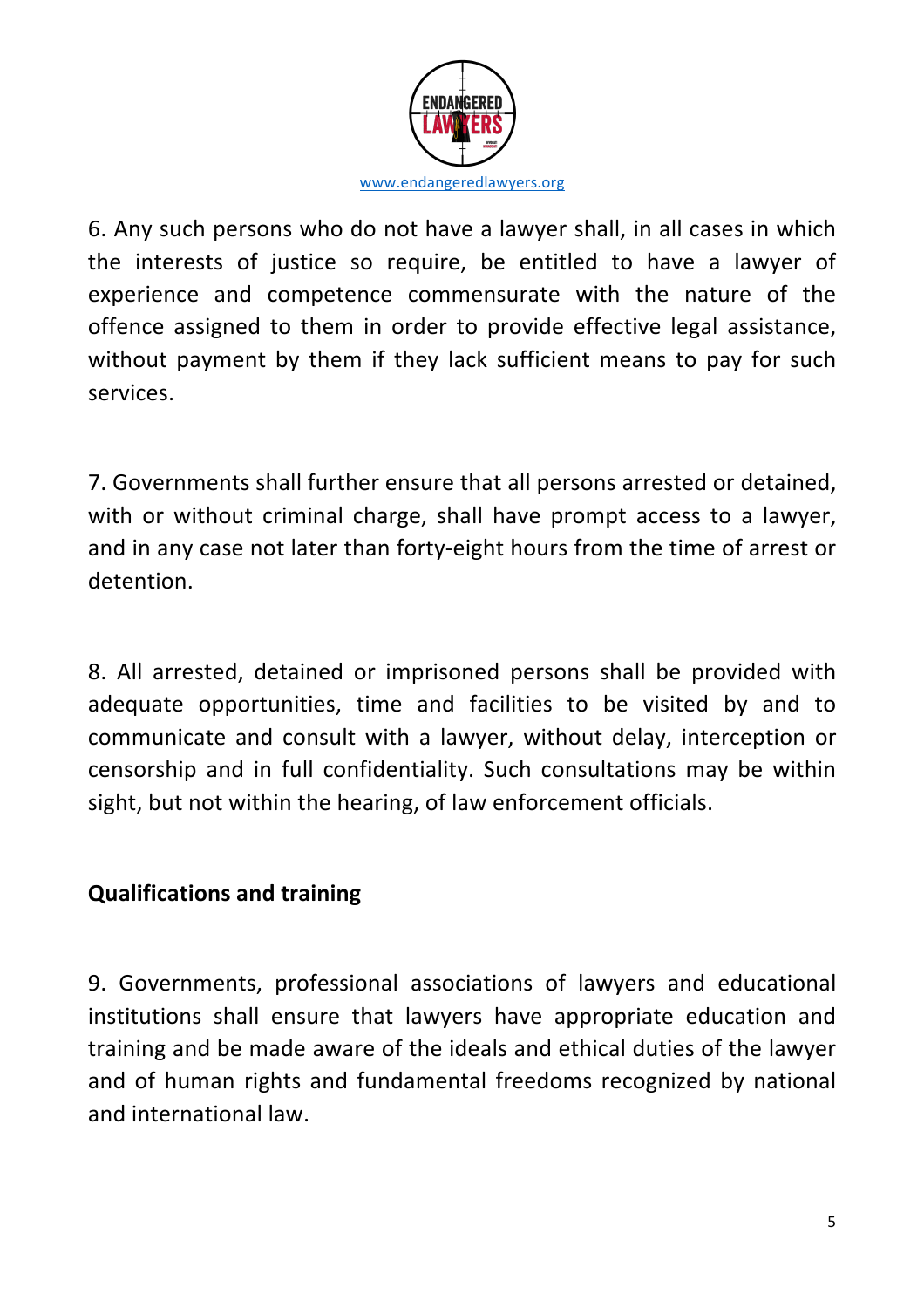

10. Governments, professional associations of lawyers and educational institutions shall ensure that there is no discrimination against a person with respect to entry into or continued practice within the legal profession on the grounds of race, colour, sex, ethnic origin, religion, political or other opinion, national or social origin, property, birth, economic or other status, except that a requirement, that a lawyer must be a national of the country concerned, shall not be considered discriminatory.

11. In countries where there exist groups, communities or regions whose needs for legal services are not met, particularly where such groups have distinct cultures, traditions or languages or have been the victims of past discrimination, Governments, professional associations of lawyers and educational institutions should take special measures to provide opportunities for candidates from these groups to enter the legal profession and should ensure that they receive training appropriate to the needs of their groups.

#### **Duties and responsibilities**

12. Lawyers shall at all times maintain the honour and dignity of their profession as essential agents of the administration of justice.

13. The duties of lawyers towards their clients shall include: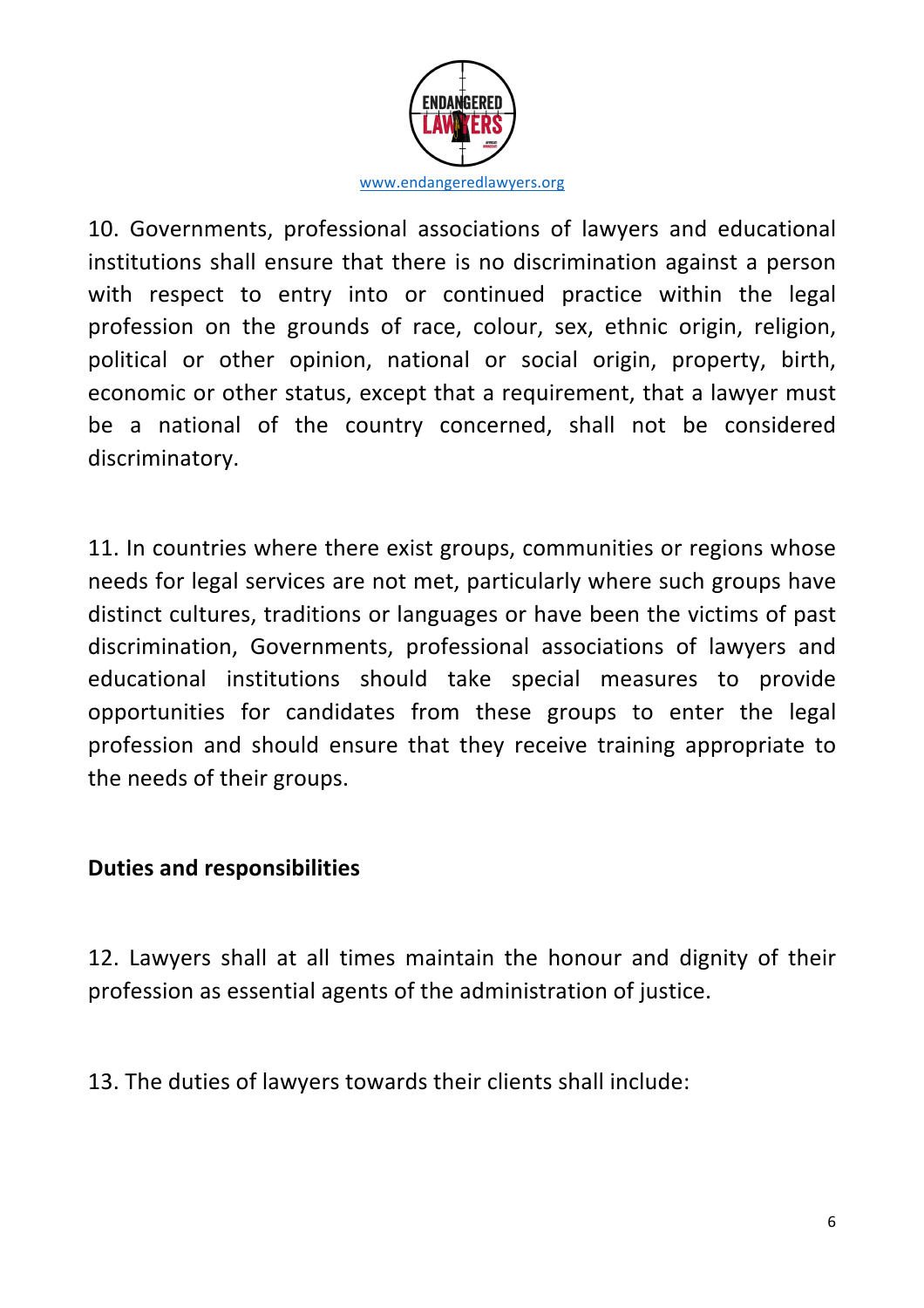

(a) Advising clients as to their legal rights and obligations, and as to the working of the legal system in so far as it is relevant to the legal rights and obligations of the clients;

(b) Assisting clients in every appropriate way, and taking legal action to protect their interests;

(c) Assisting clients before courts, tribunals or administrative authorities, where appropriate.

14. Lawyers, in protecting the rights of their clients and in promoting the cause of justice, shall seek to uphold human rights and fundamental freedoms recognized by national and international law and shall at all times act freely and diligently in accordance with the law and recognized standards and ethics of the legal profession.

15. Lawyers shall always loyally respect the interests of their clients.

#### **Guarantees for the functioning of lawyers**

16. Governments shall ensure that lawyers (a) are able to perform all of their professional functions without intimidation, hindrance, harassment or improper interference; (b) are able to travel and to consult with their clients freely both within their own country and abroad; and (c) shall not suffer, or be threatened with, prosecution or administrative, economic or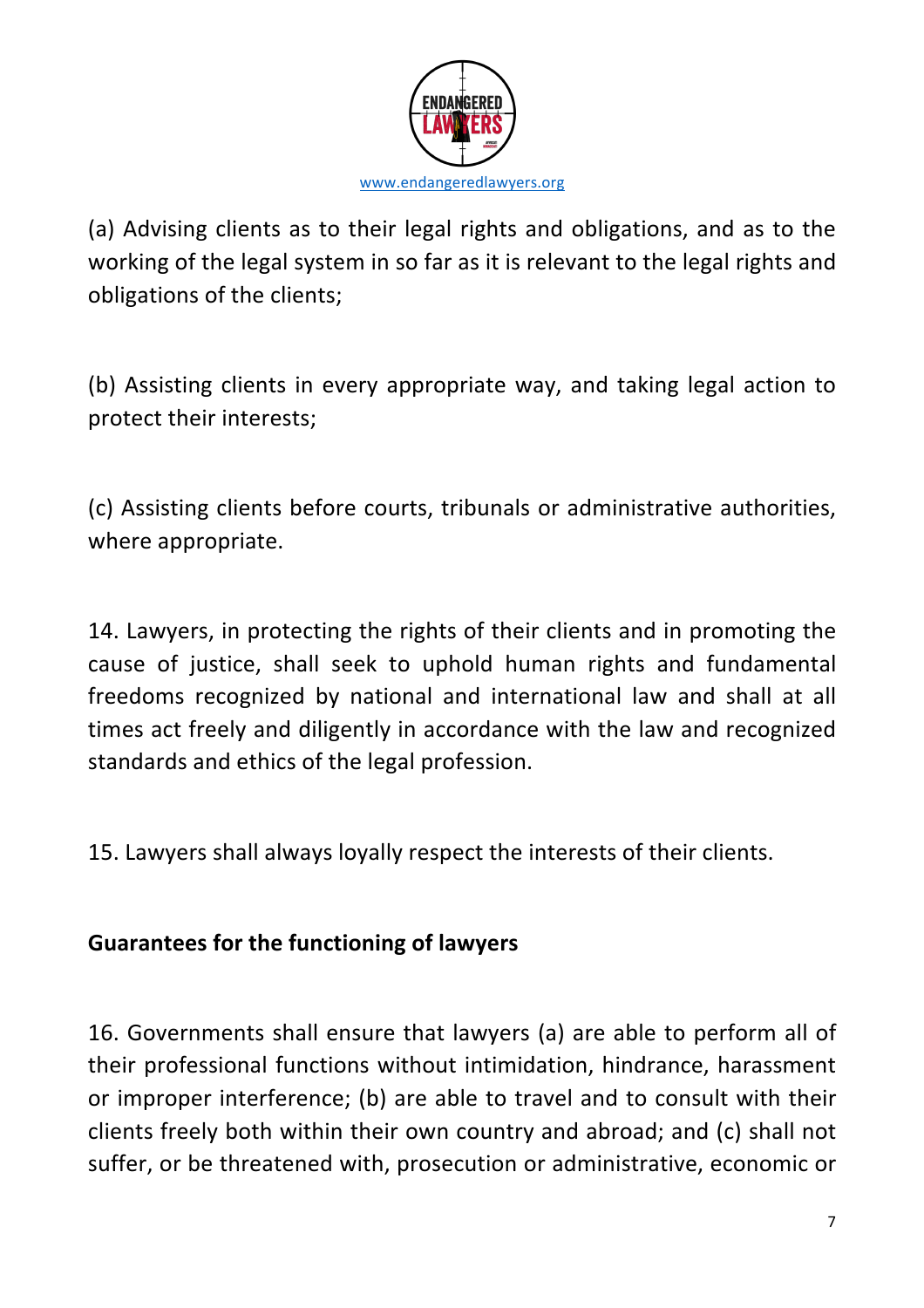

other sanctions for any action taken in accordance with recognized professional duties, standards and ethics.

17. Where the security of lawyers is threatened as a result of discharging their functions, they shall be adequately safeguarded by the authorities.

18. Lawyers shall not be identified with their clients or their clients' causes as a result of discharging their functions.

19. No court or administrative authority before whom the right to counsel is recognized shall refuse to recognize the right of a lawyer to appear before it for his or her client unless that lawyer has been disqualified in accordance with national law and practice and in conformity with these principles.

20. Lawyers shall enjoy civil and penal immunity for relevant statements made in good faith in written or oral pleadings or in their professional appearances before a court, tribunal or other legal or administrative authority.

21. It is the duty of the competent authorities to ensure lawyers access to appropriate information, files and documents in their possession or control in sufficient time to enable lawyers to provide effective legal assistance to their clients. Such access should be provided at the earliest appropriate time.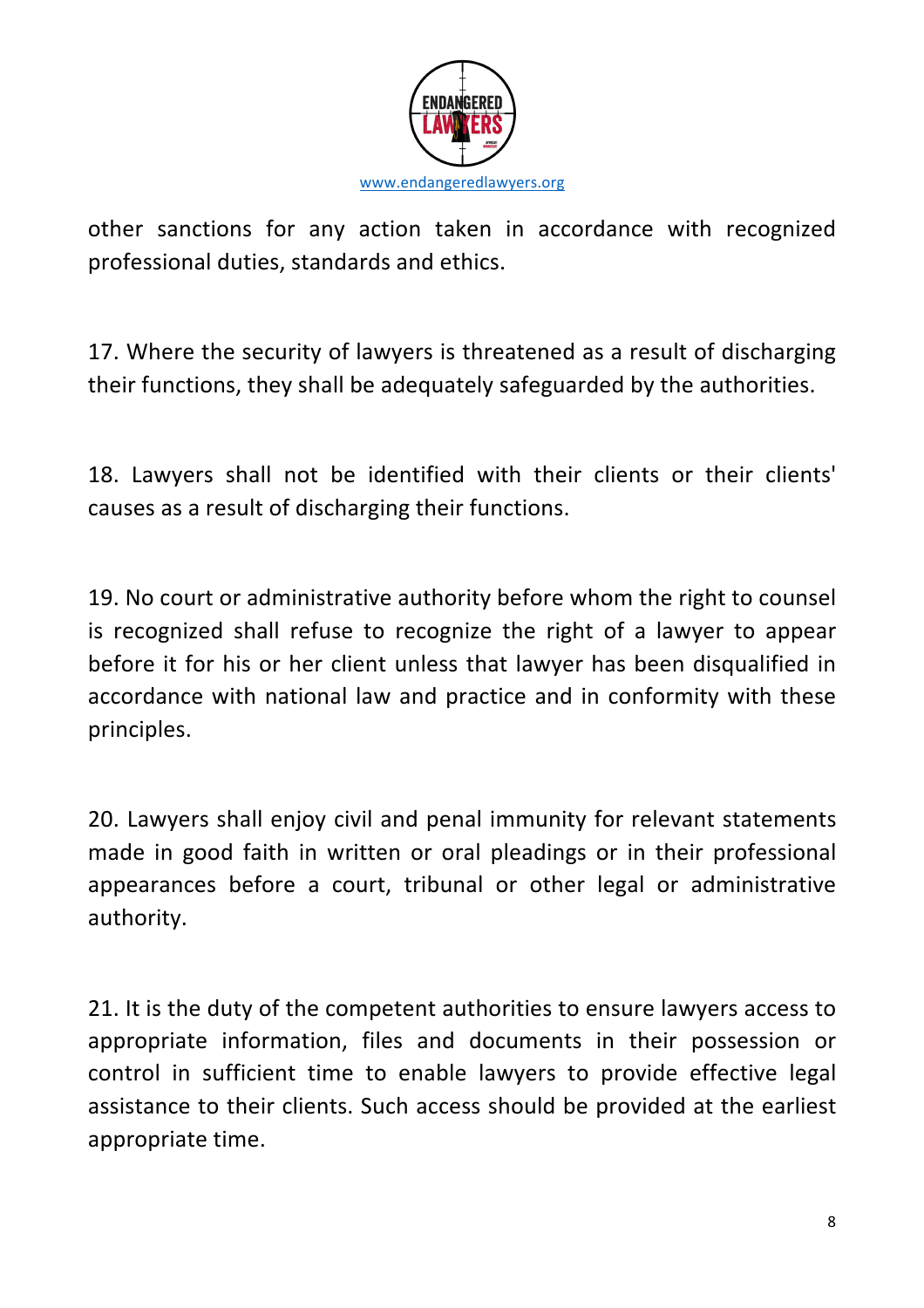

22. Governments shall recognize and respect that all communications and consultations between lawyers and their clients within their professional relationship are confidential.

#### **Freedom of expression and association**

23. Lawyers like other citizens are entitled to freedom of expression, belief, association and assembly. In particular, they shall have the right to take part in public discussion of matters concerning the law, the administration of justice and the promotion and protection of human rights and to join or form local, national or international organizations and attend their meetings, without suffering professional restrictions by reason of their lawful action or their membership in a lawful organization. In exercising these rights, lawyers shall always conduct themselves in accordance with the law and the recognized standards and ethics of the legal profession.

#### **Professional associations of lawyers**

24. Lawyers shall be entitled to form and join self-governing professional associations to represent their interests, promote their continuing education and training and protect their professional integrity. The executive body of the professional associations shall be elected by its members and shall exercise its functions without external interference.

http://www.ohchr.org/EN/ProfessionalInterest/Pages/RoleOfLawyers.aspx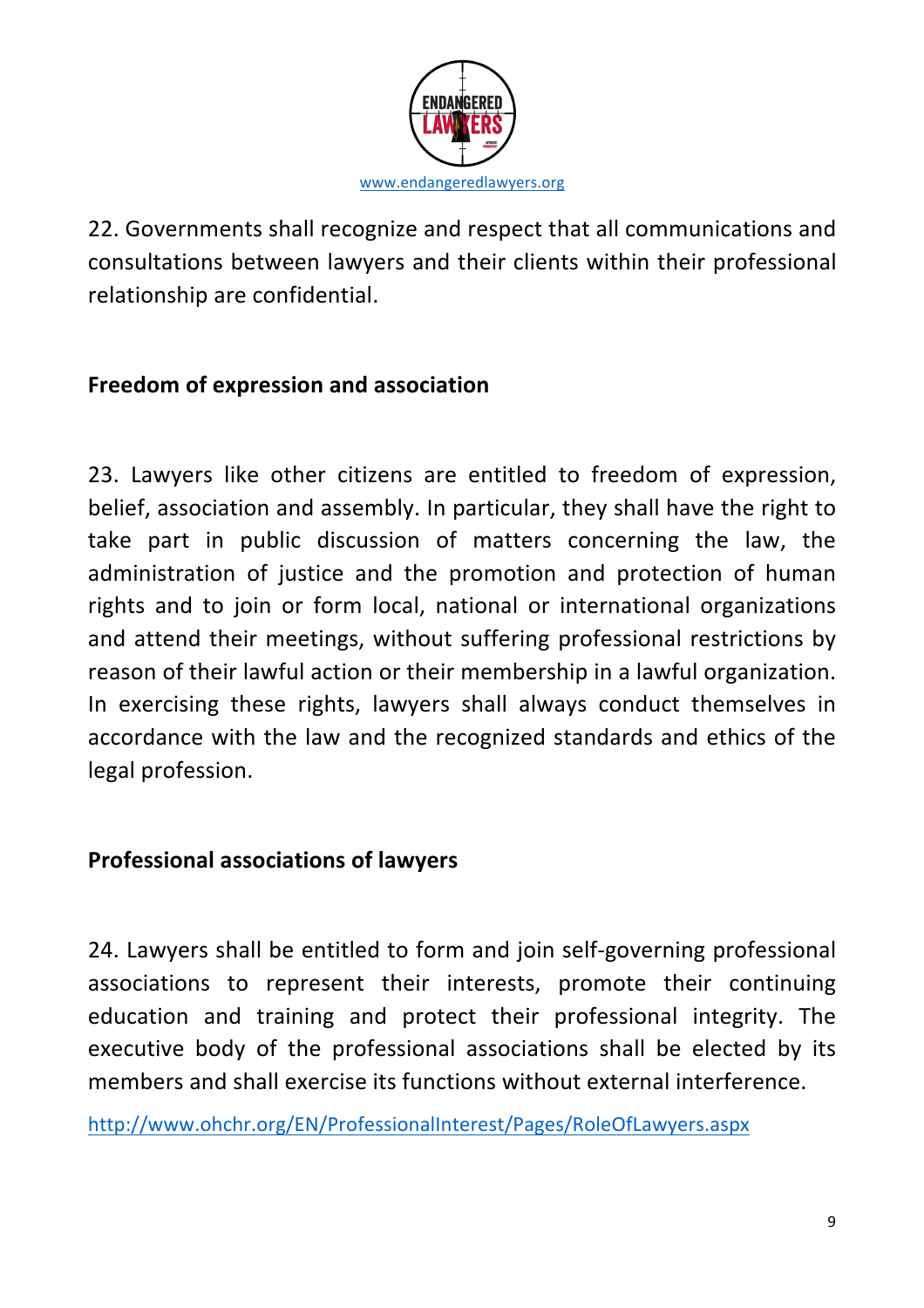

25. Professional associations of lawyers shall cooperate with Governments to ensure that everyone has effective and equal access to legal services and that lawyers are able, without improper interference, to counsel and assist their clients in accordance with the law and recognized professional standards and ethics.

#### **Disciplinary proceedings**

26. Codes of professional conduct for lawyers shall be established by the legal profession through its appropriate organs, or by legislation, in accordance with national law and custom and recognized international standards and norms.

27. Charges or complaints made against lawyers in their professional capacity shall be processed expeditiously and fairly under appropriate procedures. Lawyers shall have the right to a fair hearing, including the right to be assisted by a lawyer of their choice.

28. Disciplinary proceedings against lawyers shall be brought before an impartial disciplinary committee established by the legal profession, before an independent statutory authority, or before a court, and shall be subject to an independent judicial review.